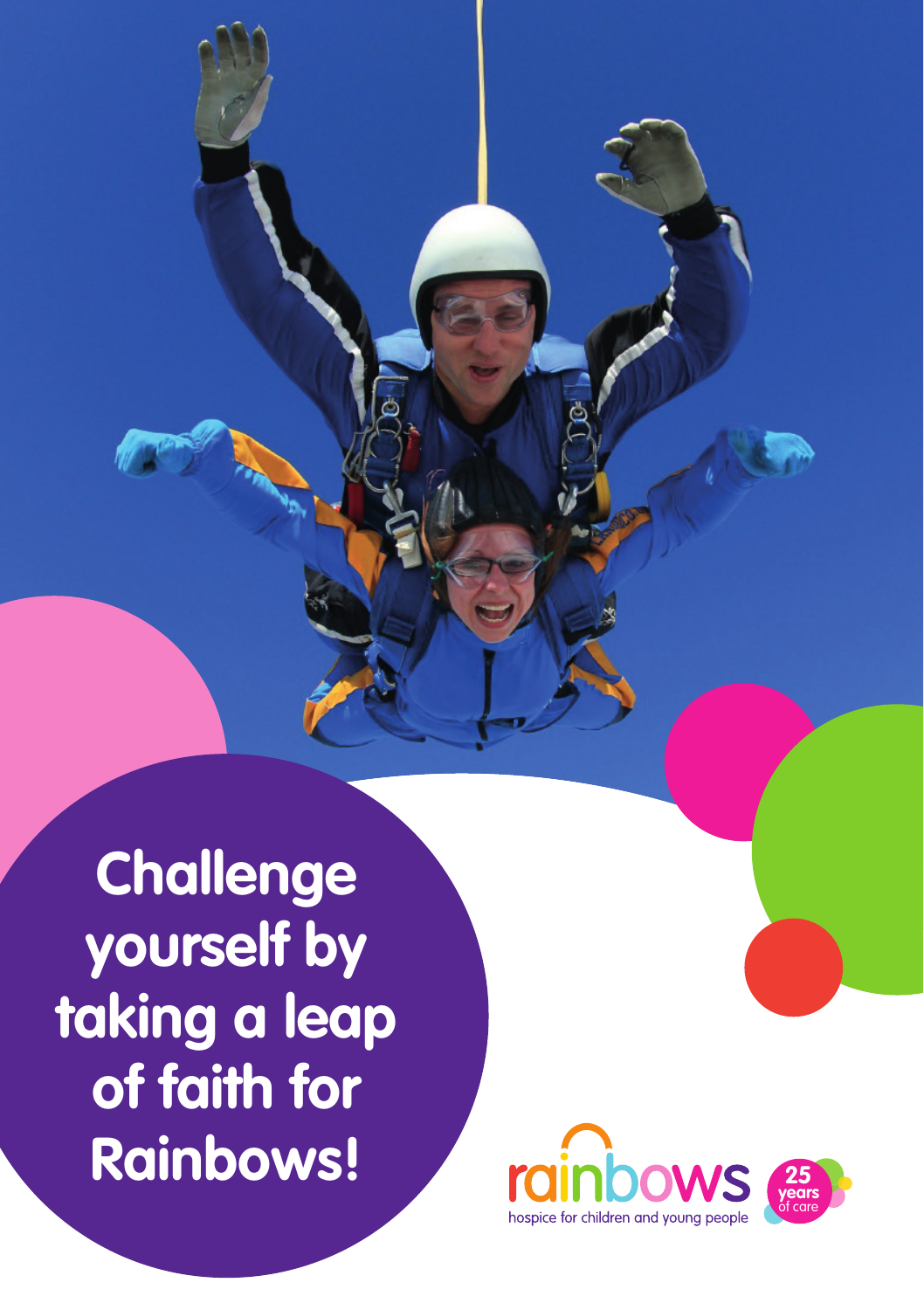## **Adrenaline seekers wanted!**

Take a leap of faith and feed the thrill-seeker hiding within, by taking part in a charity tandem skydive for Rainbows.

> For many, skydiving is a once in a lifetime experience, giving you the chance to freefall 10,000ft and reaching speeds of up to 120mph. It's also an amazing way to fundraise for us... and what's perfect about this challenge is that you can take part wherever and whenever you want; withw no experience required!

### **How will Rainbows support me?**

When you take part in a charity tandem skydive for Rainbows, we'll be with you every step of the way (although, if it's ok with you we won't get into the plane!).

We'll give you:

- A Rainbows supporter t-shirt
- A fundraising pack full of brilliant ideas on how to increase your fundraising
- All the support you need from our friendly fundraising experts, who are on hand to help you set up your online fundraising page, give you hints and tips and work with you to help you reach for the skies and hit your fundraising targets!

## **What's involved?**

For this challenge, you're securely strapped to a qualified and experienced skydiving instructor who'll take care of everything for you, including deploying the parachute and ensuring you land safely.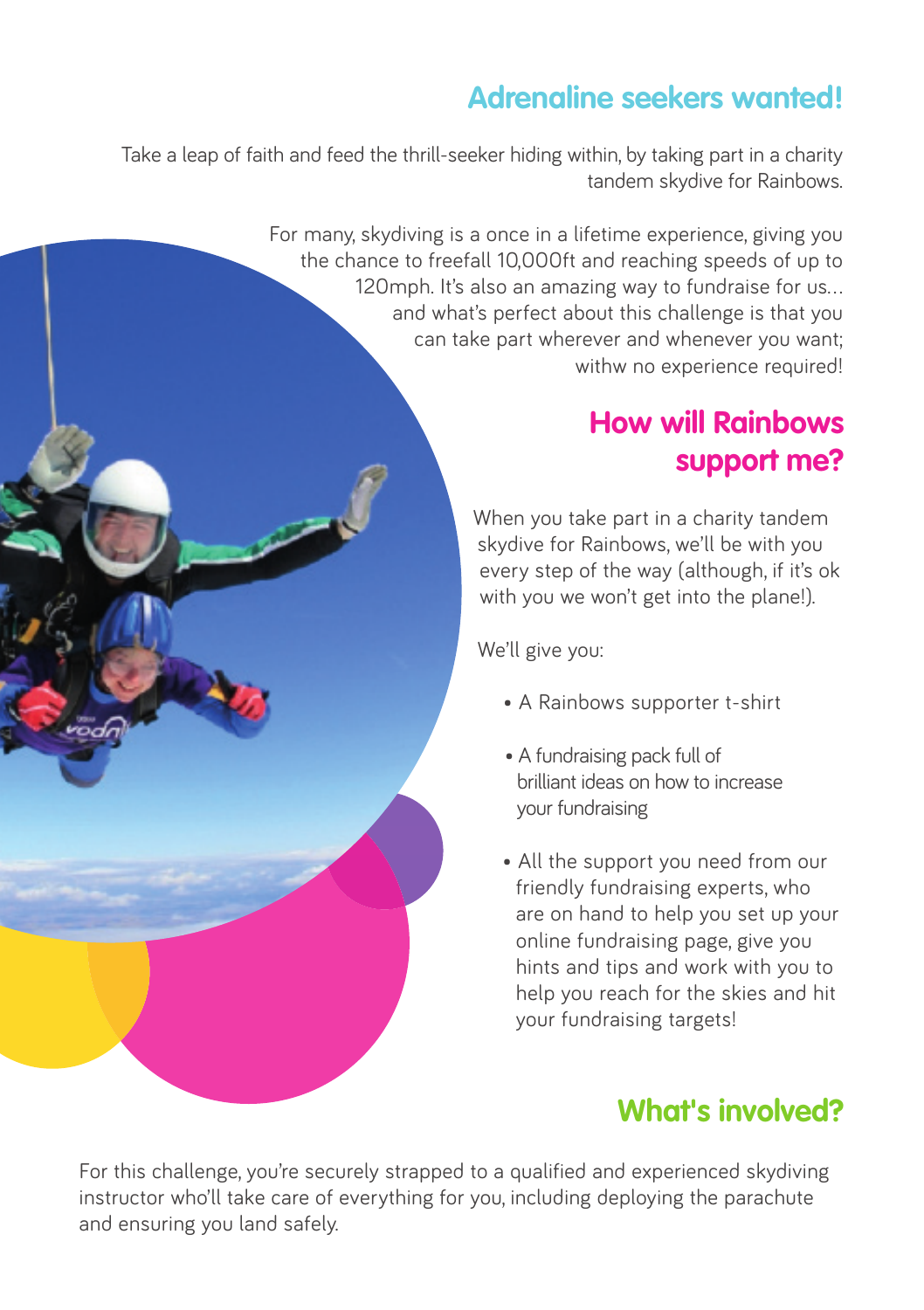#### **Where can I jump?**

You can jump anywhere you like. But if you're looking for airfields close to the Midlands, why not try:

 • **Hinton Skydiving Centre:** Situated in Brackley (Northants); this centre is within easy travelling distance from London, Birmingham and the Midlands

**Online:** http://www.skydive.co.uk/tandem-skydiving/ **Call:** 01295 812 300 **Email:** info@skydive.co.uk

• **Langar Nottingham Airfield:** This is located in the heart of the Midlands (Nottinghamshire); with the airfield open 7 days a week, 52 weeks a year (closed Christmas Day)

**Online:** http://www.skydivelangar.co.uk/ **Call:** 01949 860 878 **Email:** info@skydivelangar.co.uk info@skydivelangar.co.uk

## **How can I pay?**

Self-funding your own place – this costs between £230 and £260

- Raise over £250 in sponsorship money (excluding Gift Aid) and you'll get £100 of the cost back from Rainbows
- Raise over £600 in sponsorship money (excluding Gift Aid) and you'll get the full amount of the cost of the skydive back from Rainbows\*

If you are planning to claim back the cost of your skydive, there are a few implications from a gift aid perspective. Please contact us before asking for sponsors so we can share the information with you.

\*Up to a maximum of £260